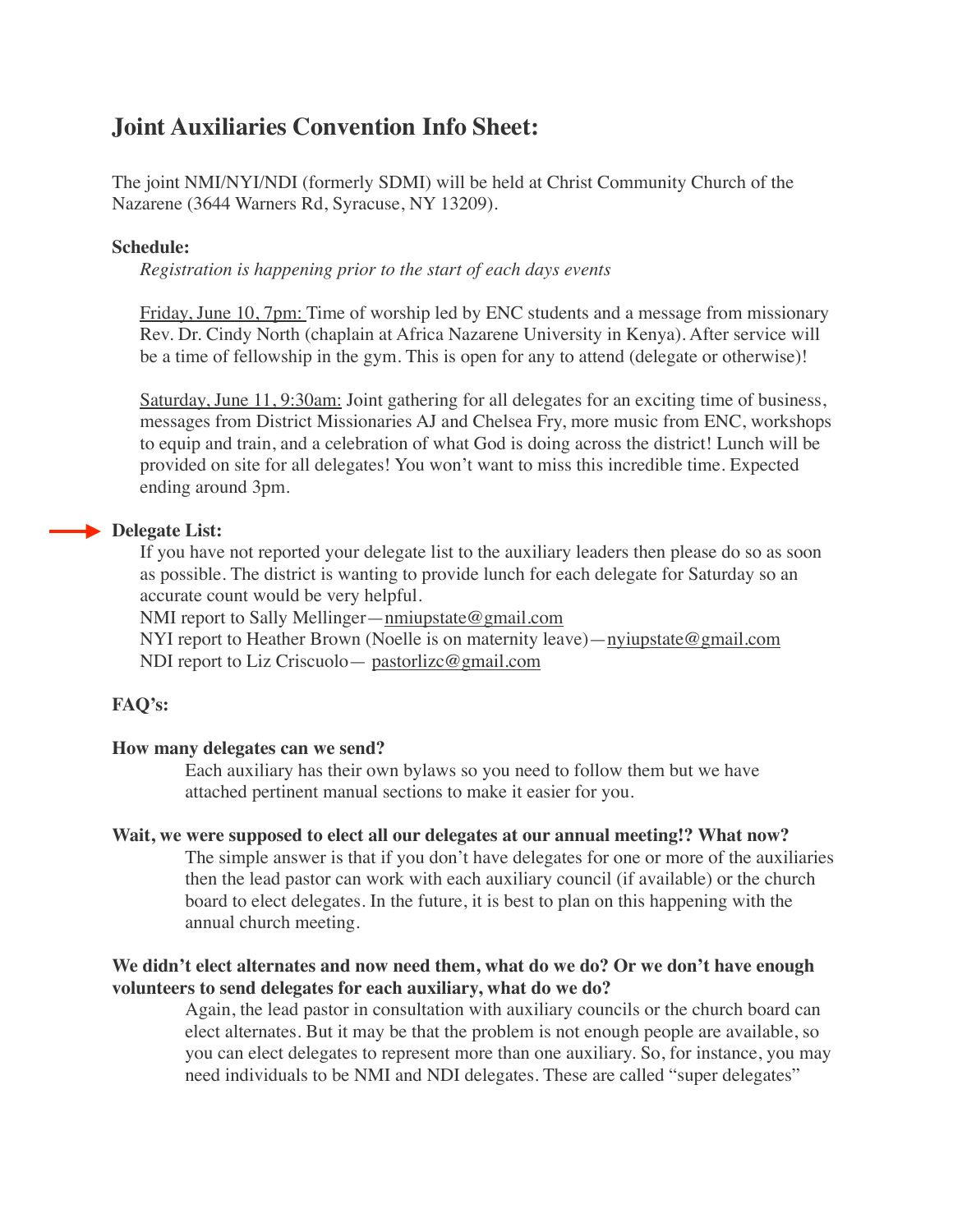because they are amazing people… or because they are doing more than one thing, whichever you prefer. The election times at the convention will be during joint sessions so one delegate can be present for multiple ballots for different auxiliaries.

Pastors, you need to be clear with your delegates so that, if some are super delegates and others are not, they know what they are to represent at the convention. The preference would be to have separate representation for each auxiliary because that would mean we have more people involved in leadership, but we don't always get the ideal so we need to be flexible.

#### **How will this work, exactly?**

The three auxiliaries will worship together on Friday night and do business together on Saturday. So each delegate will get to hear from each auxiliary and be available to vote for each if he/she is a "super-delegate" (see above). There will be a breakout time for you to choose a workshop that you want to attend.

#### **What do I need to bring with me?**

A pen would be helpful for taking notes and voting. A willingness to learn and get to know others.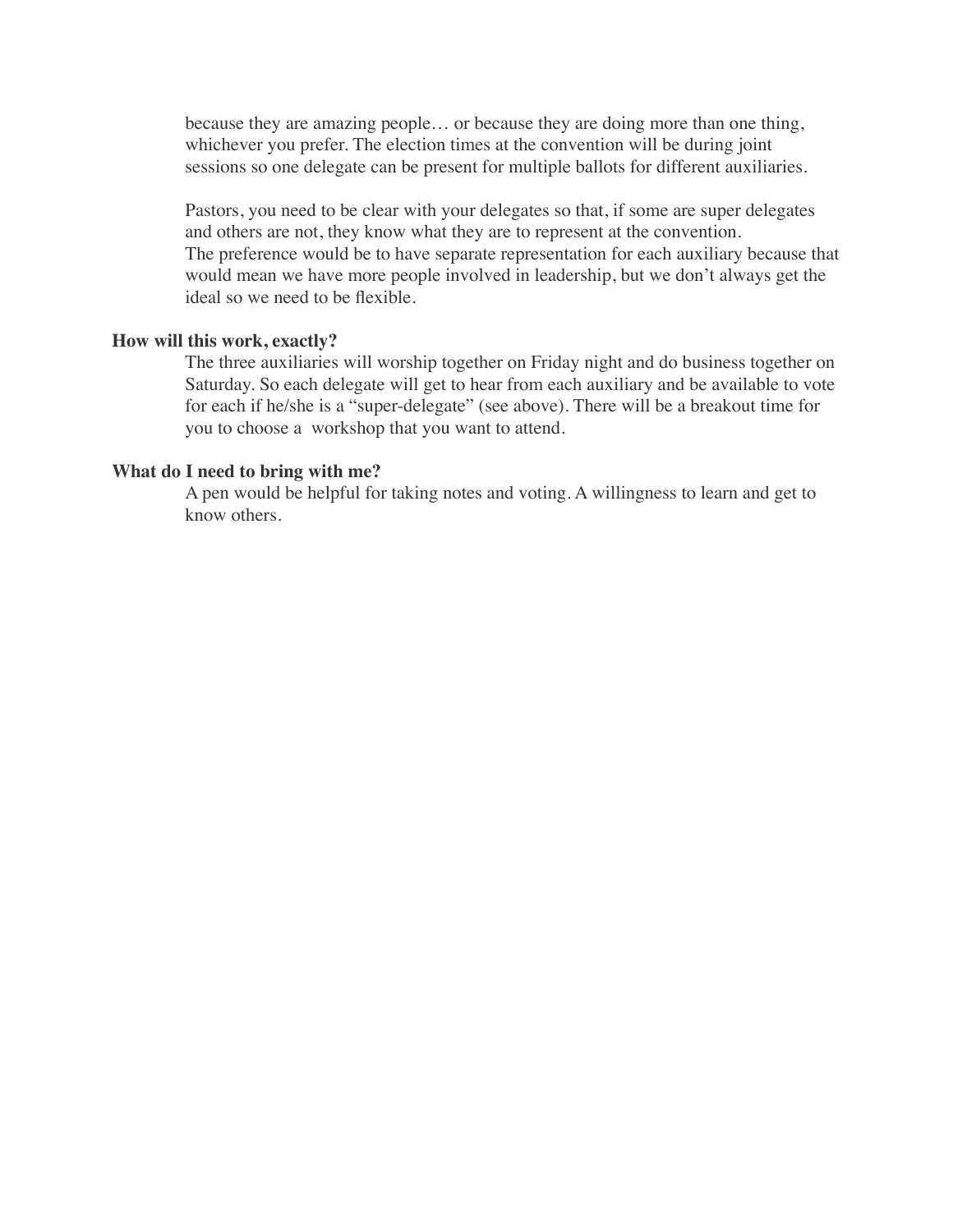# **Helpful Church Manual Selections**

(Online Manual can be accessed [here](https://2017.manual.nazarene.org/))

## **NDI (formerly SDMI) Guidelines for representation to Convention (812)**

### **Article VIII.**

**Section 1. District SDMI Convention.** 

It is important that each district plan a District SDMI Convention annually in order to provide inspiration, motivation, training, and the business of reports and elections. The promotion of Sunday School & Small Group Disciplemaking ministries should be a highlight of each convention.

- a. Ex-officio members of the District SDMI Convention shall be: the district superintendent; all pastors, assigned ordained ministers, assigned district licensed ministers, retired assigned ministers, full-time associates; district SDMI chair; district directors of CM and AM; district NYI president; district NMI president; all local SDMI superintendents, local CM and AM directors, local NYI presidents; elected members of the District SDMI Board; lay members of the District Advisory Board; any Nazarene full-time professors of Christian education with membership on that district; and field, regional, and global SDMI officers.
- b. In addition to the delegates listed above, each local church in the annual meeting shall elect additional SDMI delegates to the Convention. This number shall be 25 percent of the number of officers, teachers, and leaders of the local SDMI ministries. In case elected delegates cannot attend the convention, alternate delegates shall be designated in the order of the votes received.
- c. The District SDMI Board shall appoint a nominating committee to select twice the number of nominees for the elected positions of district SDMI chair and the three elected members of the District SDMI Board, which are then to be elected by plurality vote at the District SDMI Convention. These nominees must be members of the Church of the Nazarene, actively involved in one of the ministries of SDMI, and should be selected from the various age groups (children, youth, and adult teachers/workers).
- d. The delegates to the District SDMI Convention may elect the district SDMI chair (*Manual* [242](http://2017.manual.nazarene.org/paragraph/p242/)) and the three elected members of the District SDMI Board and delegates to the Global SDMI Convention.

*Note: For example, if you have 5 Sunday school teachers, 6 small group leaders, 1 men's group leader and 2 women's group leaders then your delegate number would be 4 (14x.25 =3.5) plus the ex officio of "a". See Article V. Section 1 for examples of different NDI leader roles.*

*If delegates (and/or alternates) were not elected at the annual church meeting then the lead pastor in consultation with the NDI council (if possible) or the church board needs to elect representatives to the NDI convention. In the future, this is best done at the annual church meeting.*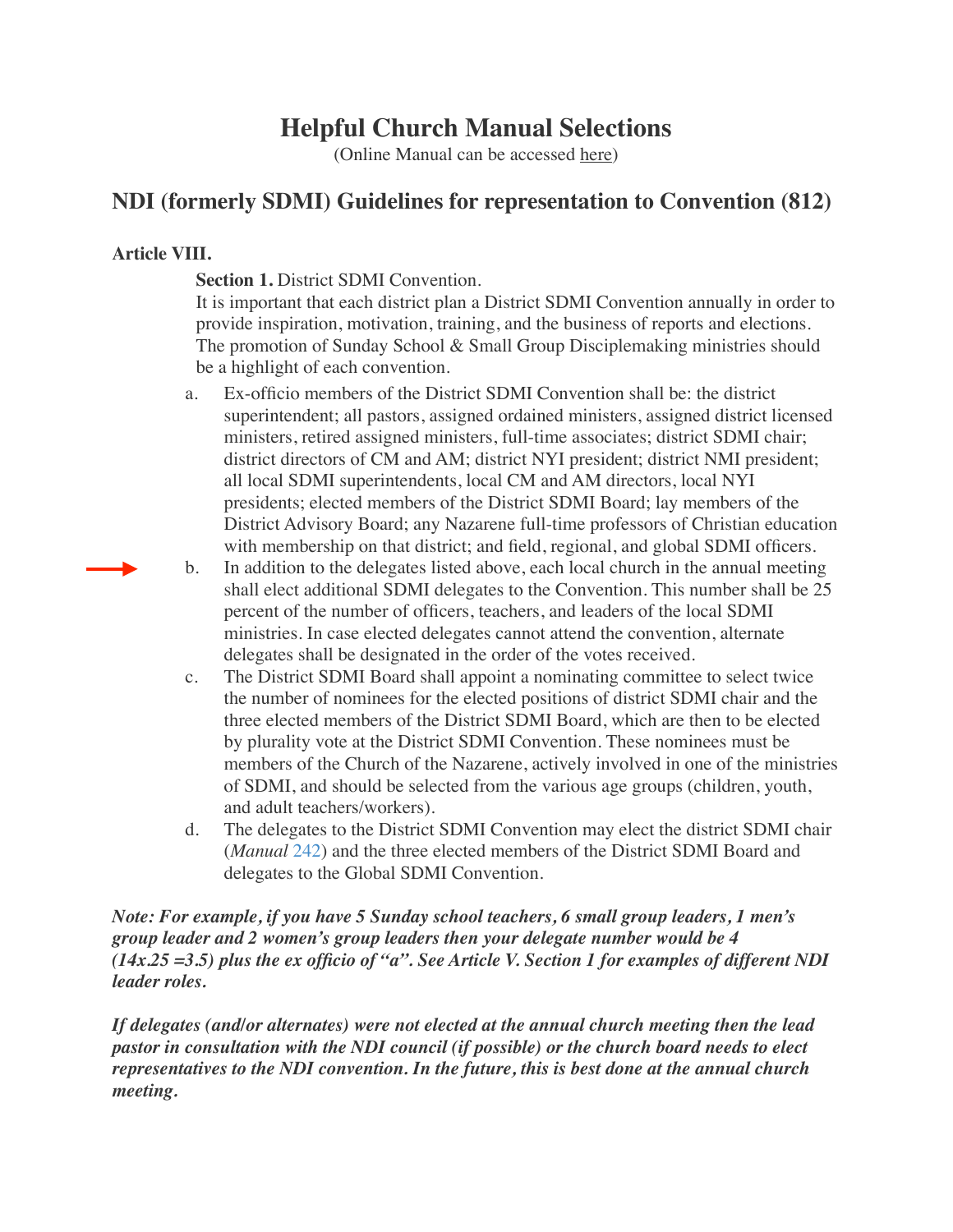# **NMI Manual guidelines for representation to Convention (811).**

### **Article V, Section 1.C.3**

### **Delegates to the District Convention**

- a. Delegates and alternates shall be elected by ballot at the annual meeting by a plurality vote.
- b. If an election is not possible or feasible, the election may be by the local council, or in its absence, the church board, by a plurality vote. Refer to Article VI, Section 3.A.3. for determining the number of delegates.

*Note: If delegates were not elected at the annual meeting or alternates that are now needed then you need to follow point b. Lead pastors must work with the local NMI council or church board to elect the delegates. A special church election is not necessary. This is best done at annual meeting so plan for this for next year if it was not done this year.* 

### **Article VI, Section 3 District Meetings**

### A. **Convention**

- 1. There shall be an annual district convention to report, pray, inform, inspire, present plans, and conduct business pertaining to the organization.
- 2. The time and place of the convention shall be decided by the district council in consultation with the district superintendent.
- 3. Membership
	- a. Only members of the respective district shall be eligible to serve as ex officio or elected delegates.
	- b. Ex officio members of the convention shall be the district NMI council, district superintendent, all assigned ministers and full-time salaried associate ministers of local churches; lay members of the district advisory board; the local NMI presidents of the assembly year just ending and newly elected NMI presidents or newly elected vice presidents if the newly elected president cannot attend; Global NMI Council member; retired assigned ministers; retired missionaries; missionaries on home assignment; and missionary appointees; and any former district presidents who retain their membership on the district.
	- c. Elected delegates from each local church or church-type missions shall be NMI members (15 years of age or older). The number of maximum elected delegates shall be based on the following formula: two delegates from each local NMI of 25 members or fewer, and one additional delegate for each additional 25 members or major portion thereof. Membership shall be based on the NMI membership reported at the local NMI annual meeting when elections take place.
- 4. The delegates present shall constitute a quorum.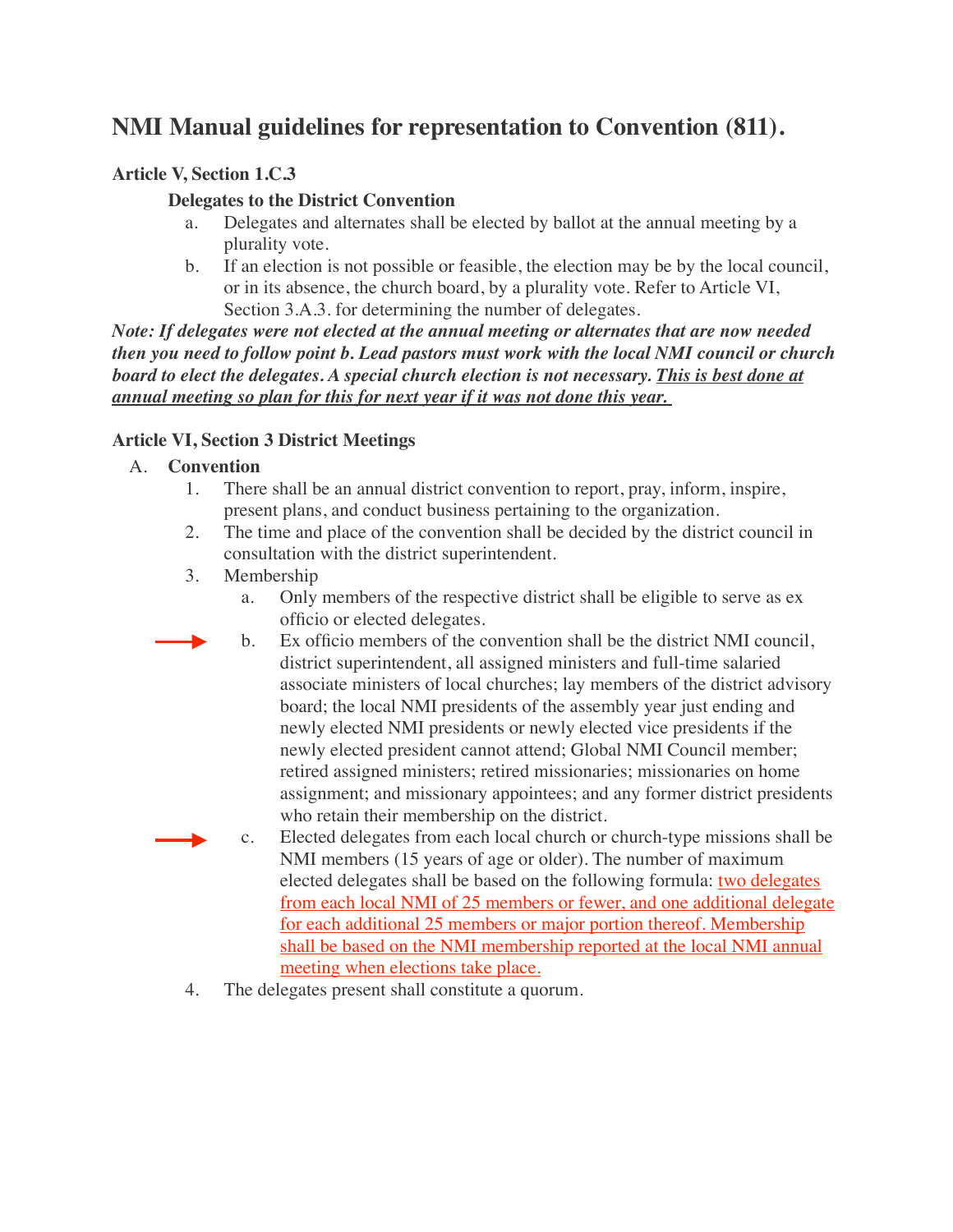# **NYI Guidelines for representation to Convention (810)**

### **810.118 Annual Meeting**

- 1. The annual meeting of the local NYI is held within sixty days of the District NYI Convention and in harmony with the *Manual of the Church of the Nazarene*.
- 2. NYI officers and council members and delegates to the District NYI Convention are elected at the annual NYI meeting.
- 3. The NYI local ministry plan may be revised by two-thirds vote at the NYI annual meeting.
- *Note: The NYI Annual Meeting may be at a different time than the Annual Meeting for the church. If you have an established NYI council and NYI membership then the voting for delegates for NYI Convention should come through a meeting of these representatives. (See 810.108 for the guidelines for elections). If you do not have an established NYI council and/or membership then you need to follow this guidance: "In churches not having an organized NYI (no local NYI Council), the pastor, with church board approval, may appoint the NYI president so that the church may begin to reach young people for Christ and respond to their spiritual growth needs" (810.1-7.3) and may also appoint representation to the NYI convention (see below).*

### **810.219 District NYI Convention**

- 1. The annual District NYI Convention provides for inspirational sessions and programs to advance youth ministry across the district. Reports are received, leadership is elected, and any legislative business pertaining to the work of NYI is transacted at the Convention. Delegates to the Global NYI Convention are also elected consistent with the NYI Global Ministry Plan.
- 2. The District NYI Council arranges for and oversees the District NYI Convention, in cooperation with the district superintendent. The Convention convenes at a time and place designated by the District NYI Council, with the approval of the district superintendent and within ninety days of the District Assembly.
- 3. The District NYI Convention is composed of the members of the District NYI Council, the district superintendent, local pastors, other assigned ordained ministers of the district who participate in NYI ministry, and local NYI delegates.
- 4. All local NYI delegates to the District NYI Convention must be members of the Church of the Nazarene that they represent.
- 5. The number of local NYI delegates for each church is determined by the membership figures on the most recent local Pastor's Report prior to the District Assembly. District NYI leadership encourages local churches to make suitable arrangements for the expenses of delegates attending the District NYI Convention.
- 6. The local NYI delegation to the District NYI Convention for churches with 30 or fewer NYI members consists of:
	- a. The pastor and youth pastor or any full-time paid pastoral staff who participate in NYI ministry;
	- b. The newly-elected local NYI president;